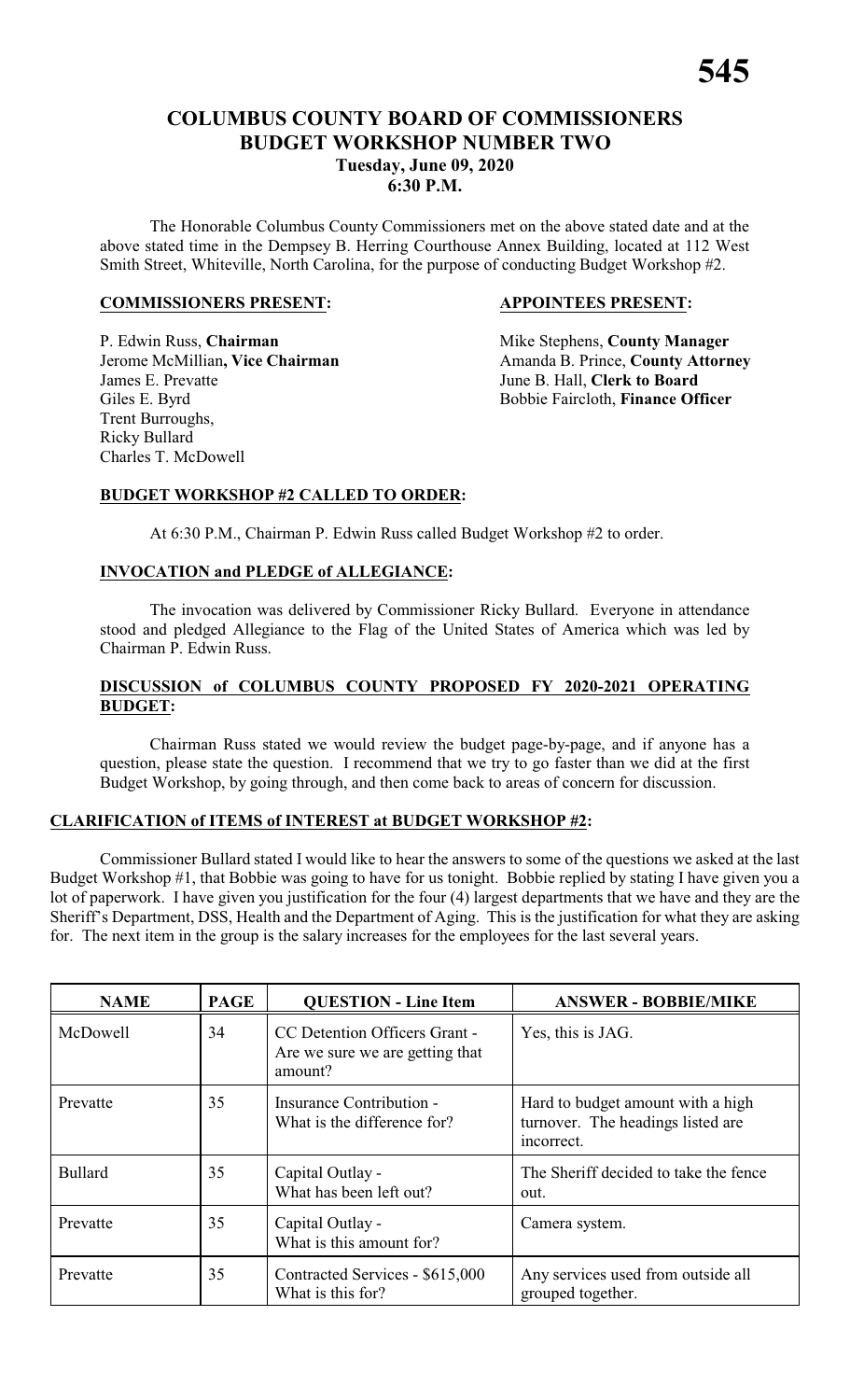| <b>NAME</b>                                 | <b>PAGE</b> | <b>QUESTION - Line Item</b>                                                  | <b>ANSWER - BOBBIE/MIKE</b>                                  |
|---------------------------------------------|-------------|------------------------------------------------------------------------------|--------------------------------------------------------------|
| <b>Byrd</b>                                 | 35          | M & R Bldg/Grounds -<br>Is this done in-house or outside<br>contract?        | Both, limited staff in Maintenance.                          |
| Prevatte                                    | 35          | Maint & Repair - Equipment                                                   | Electronic equipment used.                                   |
| All Members<br>Discussion                   | 36          | Annual Salary and Raise                                                      | \$15,000 Decision                                            |
| <b>Bullard</b>                              | 38          | Salaries and Wages Overtime                                                  | Telecommunicators - overtime                                 |
| <b>Bullard</b>                              | 38          | <b>Contracted Services</b>                                                   | That is to re-write the Emergency<br><b>Operations Plan</b>  |
| McDowell                                    | 40          | Salaries & Wages Regular -<br>What is the difference?                        | New Deputy Fire Marshal.                                     |
| Prevatte                                    | 40          | <b>Contracted Services</b>                                                   | <b>Emergency Recording Software</b>                          |
| <b>Byrd</b>                                 | 40          | <b>Christmas Bonus</b>                                                       | Part-time person                                             |
| All Members<br>Discussion                   | 43          | Non-Capital Outlay                                                           | Kennels to be donated                                        |
| Prevatte                                    | 45          | <b>Contracted Services</b>                                                   | Phil and Mary's Contract, etc.                               |
| <b>Burroughs</b>                            | 47          | <b>Contracted Services -</b><br>What is this for?                            | Demolition                                                   |
| Prevatte                                    | 47          | Professional Services                                                        | Code Enforcement                                             |
| Prevatte                                    | 49          | Retirement Contribution -<br>Is it this for?                                 | Karen King                                                   |
| <b>Bullard</b>                              | 50          | Salaries & Wages Regular -<br>Whose salaries are included in<br>this figure? | Gary and Madison                                             |
| Prevatte                                    | 54          | <b>Beaver Bounty Program</b>                                                 | Part to State, Part to County                                |
| Prevatte                                    | 57          | <b>Other Health Services</b><br>Expenditures                                 | Salaries split up between programs                           |
| Prevatte                                    | 58          | <b>Contracted Services -</b><br>Why the big difference?                      | List of programs you will find in the<br>handout provided.   |
| Prevatte                                    | 58          | Travel -<br>Why the big increase?                                            | Two (2) vehicles.                                            |
| Prevatte                                    | 59          | Travel -<br>Went from \$100 to \$1,700.                                      | Grant split between departments.                             |
| Prevatte                                    | 61          | Travel -<br>Went from \$2,040 to \$4,000.                                    | Varies from year to year.                                    |
| Prevatte                                    | 64          | Travel -<br>Went from \$30.00 to \$1,230.                                    | Fully grant program.                                         |
| Prevatte                                    | 67          | <b>Contracted Services</b>                                                   | List of items.                                               |
| <b>Byrd</b><br><b>Burroughs</b><br>Prevatte | 69          | Dental Expenditures                                                          | Related to Dental Bus and Equipment<br>Needed                |
| Prevatte                                    | 71          | Capital Outlay                                                               | Mosquito Spraying trucks                                     |
| <b>Burroughs</b>                            | 75          | Indirect Cost -<br>What is this?                                             | Giving back to the County for<br><b>Administrative Costs</b> |